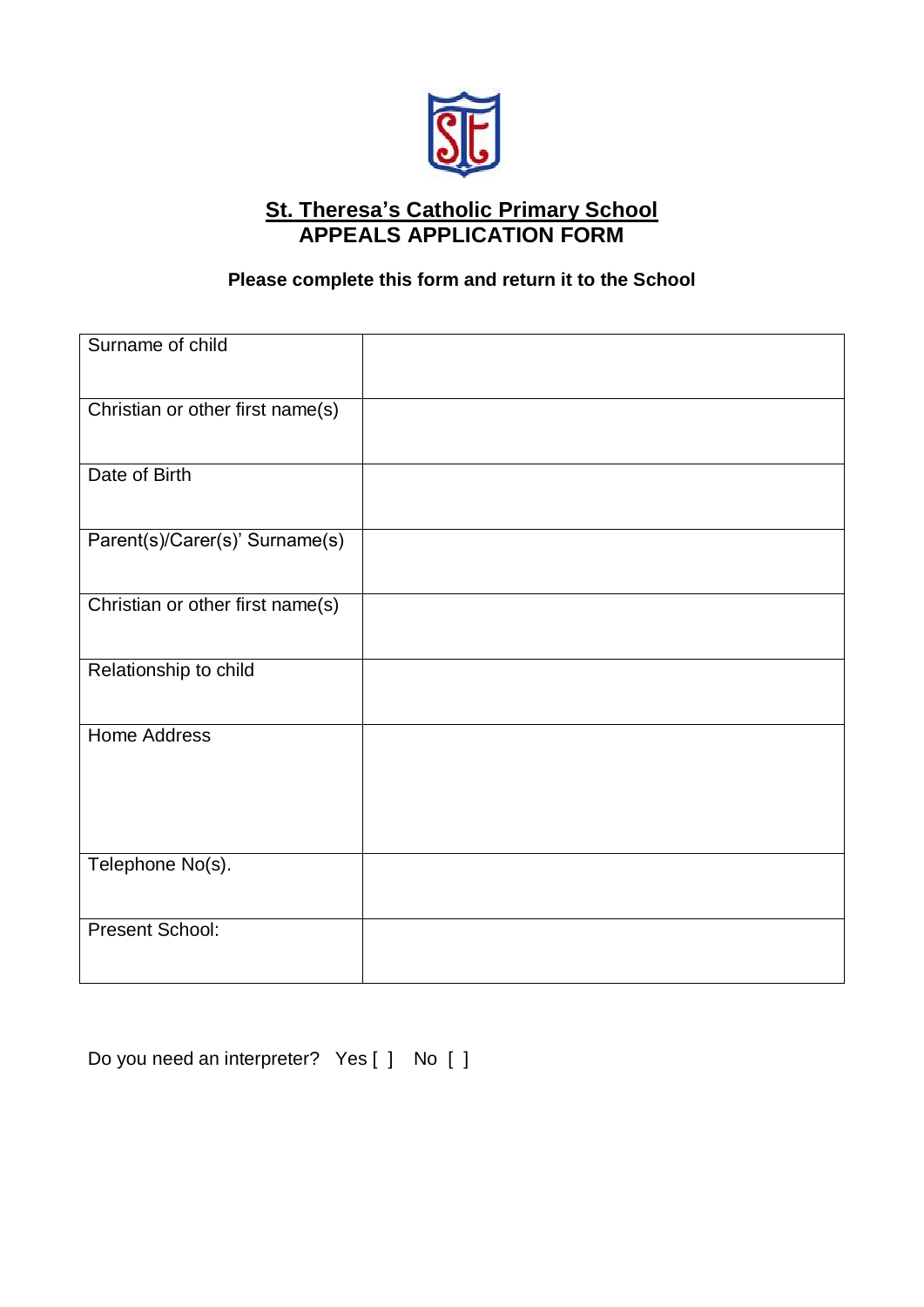## **APPEAL AGAINST REFUSAL OF ADMISSION**

(to be completed by the Parent/Carer)

## **Parent/Carer's Statement**

It will help you and the appeals panel if you can state clearly the basis for your appeal. Most appeals fall into one or more of the following categories:

| • The Governing Body did not properly apply its policy | $\Box$ |
|--------------------------------------------------------|--------|
| My child has been discriminated against                | $\Box$ |
| • The school is not full                               | $\Box$ |
| • There are special reasons concerning my child        | $\Box$ |

(Tick whichever apply)

There may be other reasons for your appeal. Please write below a full explanation of your appeal.

I wish to appeal against the decision not to offer my child a place at St. Theresa's Catholic Primary School because:-